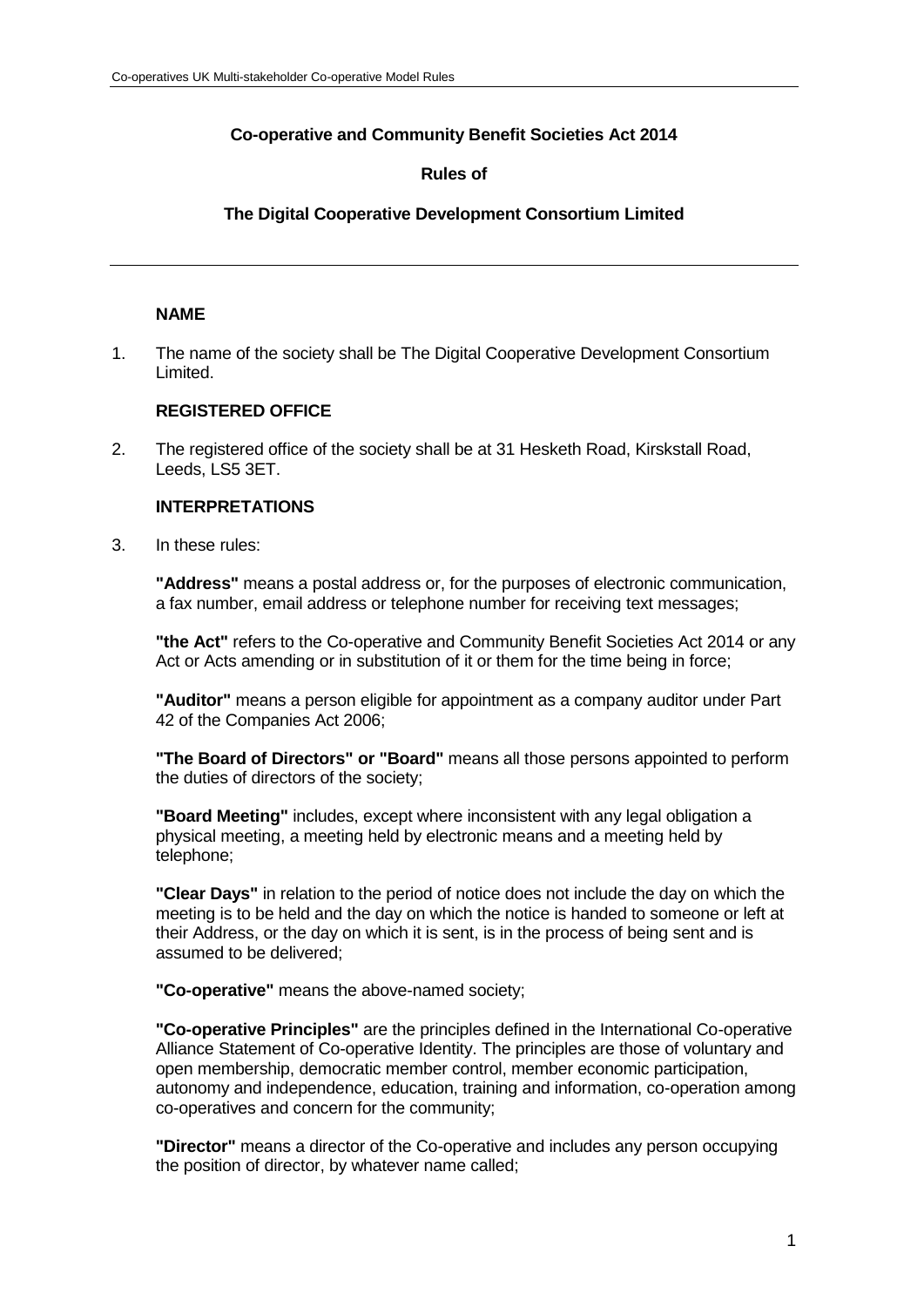**"Document"** includes, unless otherwise stated, any document sent or supplied in electronic form;

**"Electronic Means"** shall include, for example, email, video links and secure authenticated website transactions;

**"Employee"** means anyone over the age of 16 holding a contract of employment with the Co-operative;

**"Extraordinary Resolution"** means, unless the context requires otherwise, those decisions requiring an Extraordinary Resolution as detailed under 'Resolutions' in these rules;

**"Founder Member"** means a subscriber to these rules for the purposes of registration;

**"Member"** has the meaning as detailed under 'Membership' in these rules;

**"Office Holder"** means a receiver, administrative receiver, liquidator, provisional liquidator or administrator of a Member of all or substantially all of the Member's assets;

**"Officer"** has the meaning as detailed under 'Officers' in these rules;

**"Person"** means, unless the context requires otherwise, a natural person, unincorporated body, firm, partnership, corporate body or the nominee of an unincorporated body, firm, partnership or corporate body;

**"Registrar"** means the Financial Conduct Authority (FCA) or any body that succeeds its function;

**"Regulations"** has the meaning as detailed under 'Regulations' in these rules;

**"Rules"** means these Rules;

**"Secretary"** means any person appointed to perform the duties of the Secretary of the Co-operative;

**"Transferable"** means shares that are transferable to another Person who also qualifies for membership of the Co-operative in accordance with these Rules;

**"User"** means those persons admitted into membership under these Rules that wish to use the services of the Co-operative and have agreed to pay any subscription or other sum due in respect of membership for the use of the Co-operative's services;

**"Withdrawable"** means shares with the associated right for the Member to withdraw and receive in return the value of their shares from the Co-operative;

**"Writing"** means the representation or reproduction of words, symbols or other information in a visible form by any method or combination of methods, whether sent or supplied by Electronic Means or otherwise.

#### **Purpose**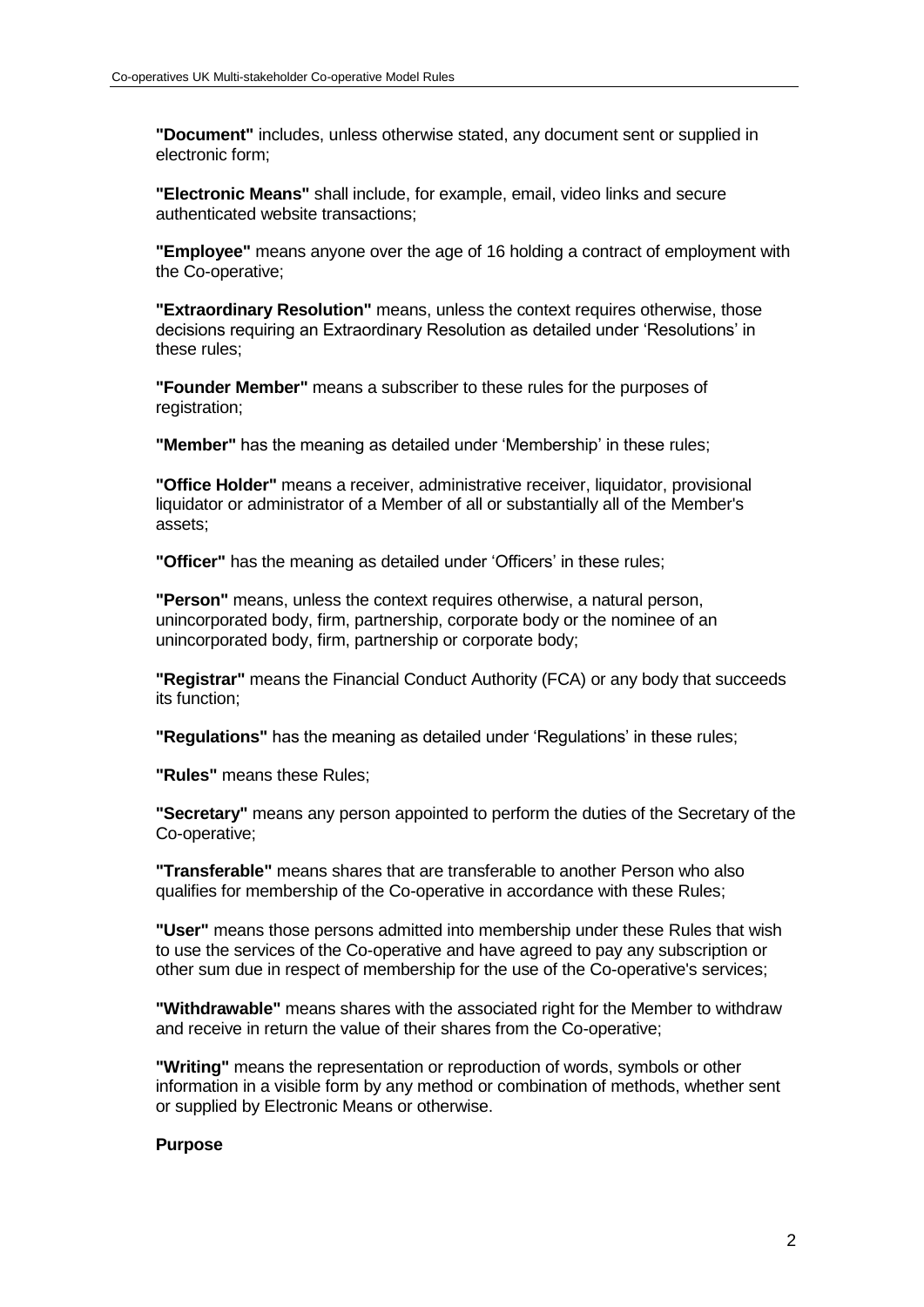4. The purpose of the Co-operative is to carry out its function as a co-operative and to abide by the internationally recognised co-operative values and principles of co-operative identity as defined by the International Co-operative Alliance. This rule may only be amended by an Extraordinary Resolution.

## **OBJECTS**

5. The objects of the Co-operative shall be to carry on the business as a co-operative and to carry on any other trade, business or service and in particular to ensure open and frictionless access to digital goods, services, and expertise, and to support, fund, and encourage projects that empower workers and members of the community affected by emerging technologies, and to champion initiatives that consider the environmental and wider economic impact of disruptive technology.

# **POWERS**

6. The Co-operative may do all such lawful things as may further the Co-operative's objects and, in particular, may borrow or raise funds for any purpose and on behalf of its Members.

## **BORROWING**

- 7. The Co-operative shall have the power to borrow money from its Members and others in order to further its objects providing that the amount outstanding at any one time shall not exceed £10,000,000.
- 8. The Co-operative shall have the power to mortgage or charge any of its property, including the assets and undertakings of the Co-operative, present and future, and to issue loan stock, debentures and other securities for money borrowed or for the performance of any contracts of the Co-operative or its customers or Persons having dealings with the Co-operative.
- 9. The rate of interest on money borrowed, except on money borrowed by way of bank loan or overdraft or from a finance house or on mortgage from a building society or local authority, shall not exceed 5% per annum or 2% above the Bank of England base rate at the commencement of the loan, whichever is the greater.
- 10. The Co-operative may receive from any Person donations or loans free of interest in order to further its objects but shall not receive money on deposit.

#### **Borrowing from Members**

11. In accordance with the Co-operative Principle of member economic participation the interest paid by the Co-operative on money borrowed from Members shall not exceed such rate as is necessary to attract and retain the capital required to further the Co-operative's objects and purpose.

### **FINANCIAL SERVICES AND MARKETS ACT 2000 ACTIVITY**

12. For the avoidance of doubt the Co-operative shall not engage in any activity by virtue of any of these Rules that would require a permission from the Registrar to carry on that activity without first having applied for and obtained such permission.

## **INVESTMENT OF FUNDS**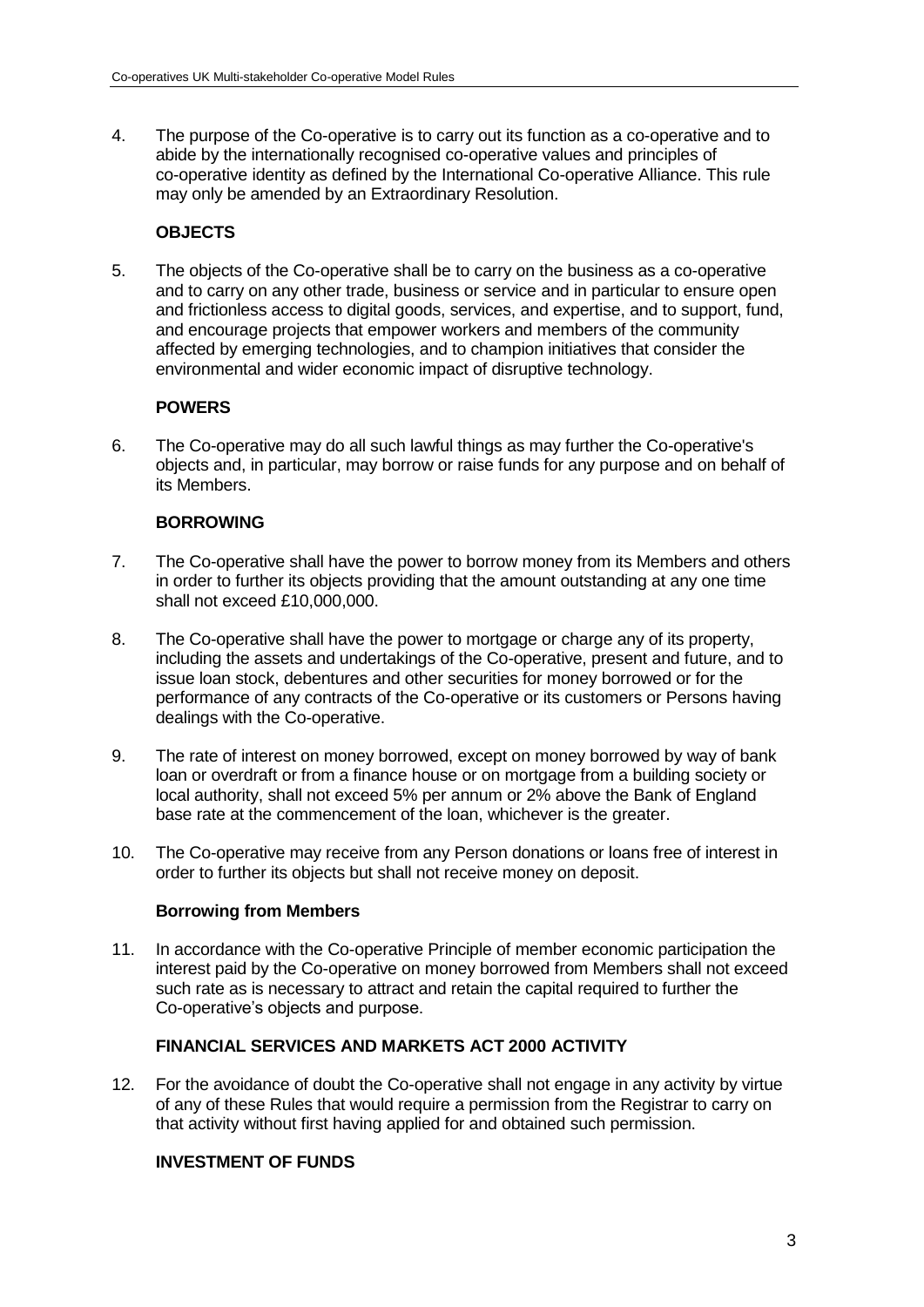13. The Co-operative may invest any part of its funds in the manner set out in Section 27 of the Act.

### **MEMBERS**

14. The first Members of the Co-operative will be the Founder Members. The Co-operative may admit to membership any individual, corporate body or nominee of an unincorporated body, firm or partnership that has paid or agreed to pay any subscription or other sum due in respect of membership and meets one of the criteria below.

### **Membership criteria**

15. The criteria for membership that shall be applied by the Directors follows below.

#### **User Members**

16. Any regular user of the services of the Co-operative may be admitted into membership.

#### **Employee Members**

- 17. All Employees on taking up employment with the Co-operative may be admitted to membership, except that the Co-operative in a general meeting may by an ordinary resolution decide to exclude from membership:
	- (a) Newly appointed Employees during such reasonable probationary period as may be specified in their terms and conditions of employment;
	- (b) Employees working less than a prescribed number of hours per week (or per month);

provided that any such criteria for exclusion are applied equally to all Employees.

#### **Producer Members**

18. Producer members are device and software manufacturers whose products will be resold and/or used by our members.

#### **Consumer Members**

- 19. Consumer are owners of coop supported physical devices, but do not subscribe to coop provided services. A consumer member can be any member of the public that has at one time or another bought a physical product the cooperative sells.
- 20. In accordance with the Co-operative Principle of voluntary and open membership, whilst the Co-operative shall undertake to encourage its stakeholders to become Members, membership must be voluntary and as a result cannot be a condition of employment.

#### **Applications for Membership**

21. No natural person shall be admitted into membership of the Co-operative unless they have attained the age of 16. All those wishing to become a Member must support the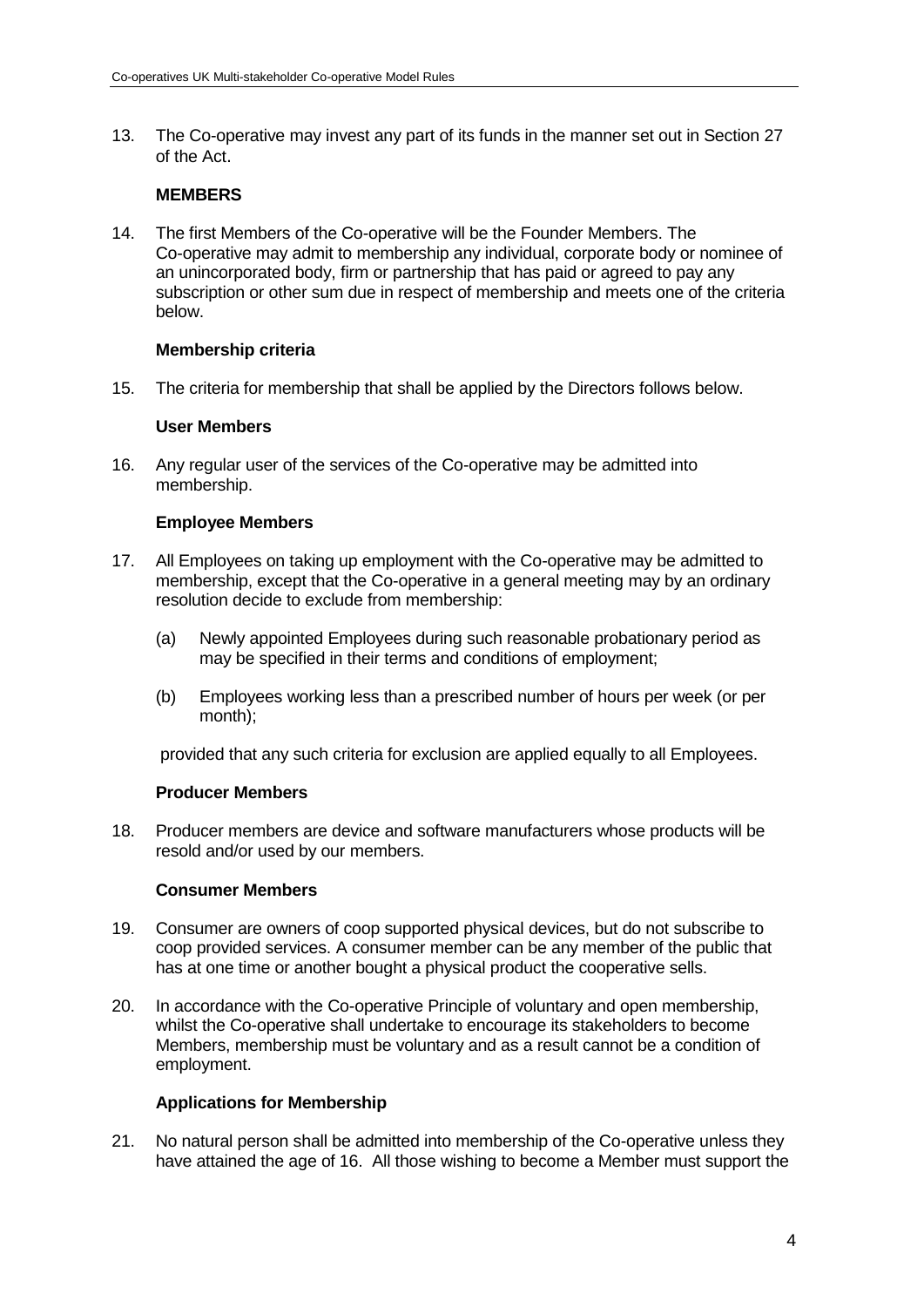objects of the Co-operative and complete an application for membership which shall include an application for at least one share in the Co-operative. Such an application form must be approved by the Directors and the Directors must approve each application for membership.

22. A corporate body which is a Member shall by resolution of its governing body appoint a representative who may during the continuance of her/his appointment be entitled to exercise all such rights and powers as the corporate body would exercise if it were an individual person. Each such corporate body Member shall supply notification in Writing to the Co-operative of its choice of representative.

## **Member Commitment**

- 23. All Members agree to attend general meetings and take an active interest in the operation and development of the Co-operative and its business. Members have a duty to respect the confidential nature of the business decisions of the Co-operative.
- 24. In accordance with the Co-operative Principle of education, training and information, the Co-operative shall provide potential Members with information about what the role of a Member is within the Co-operative and will provide training in the skills required to be a Member and to participate in the operation of the Co-operative.
- 25. The Co-operative shall provide ongoing education and training in co-operative values and principles and associated topics. The Co-operative shall support its Members by ensuring that general meetings are accessible and encourage participation.

### **Termination of Membership**

- 26. A Member shall cease to be a Member of the Co-operative immediately that they:
	- (a) Are no longer eligible for membership; or
	- (b) Fail to pay the annual subscription (if any) within 3 months of it falling due; or
	- (c) Fail to hold the minimum shareholding; or
	- (d) Resign in Writing to the Secretary; or
	- (e) Are expelled from membership in accordance with these Rules; or
	- (f) Die, are wound up or go into liquidation.

## **Expulsion from Membership**

- 27. A Member may be expelled for conduct prejudicial to the Co-operative by an Extraordinary Resolution, provided that the grounds for expulsion have been specified in the notices calling the meeting and that the Member whose expulsion is to be considered shall be given the opportunity to make representations to the meeting or, at the option of the Member, an individual who is there to represent them (who need not be a Member of the Co-operative) has been allowed to make representations to the general meeting.
- 28. If on due notice having been served the Member fails to attend the meeting the meeting may proceed in the Member's absence.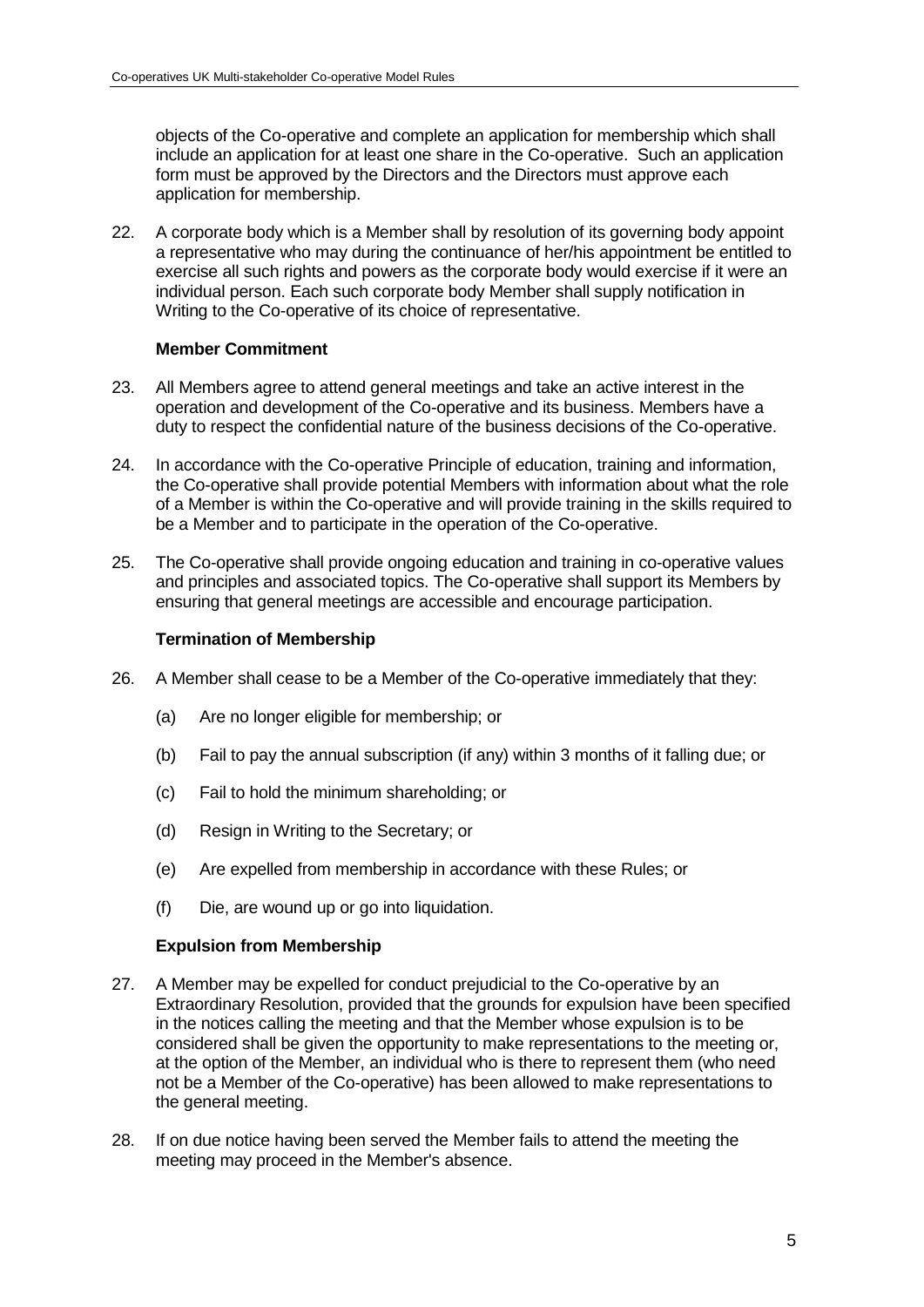- (a) An expelled Member shall be paid the nominal value of shares held by them at the time of expulsion.
- (b) No Member expelled from membership shall be re-admitted except by an Extraordinary Resolution.

### **PROCEEDINGS ON DEATH OR BANKRUPTCY OF A MEMBER**

- 29. Upon a claim being made by:
	- (a) The personal representative of a deceased Member; or
	- (b) The trustee in bankruptcy of a Member who is bankrupt; or
	- (c) The Office Holder to any property in the Co-operative belonging to such a Member, the Co-operative shall transfer or pay property to which the Office Holder has become entitled as the Office Holder may direct them.
- 30. A Member may in accordance with the Act nominate any individual or individuals to whom any of her/his property in the Co-operative at the time of her/his death shall be transferred, but such nomination shall only be valid to the extent of the amount for the time being allowed in the Act. On receiving a satisfactory proof of death of a Member who has made a nomination the Co-operative shall, in accordance with the Act, either transfer or pay the full value of the property comprised in the nomination to the individual or individuals entitled thereunder.

### **Share Capital**

- 31. The shares of the Co-operative shall be of the nominal value of £1. The minimum shareholding required of a Member shall be defined as such number of fully paid shares as the Board may determine subject to the Act, or as may be required by a particular offer of shares, or, failing such determination or requirement, shall be one share.
- 32. A Member may apply for shares in tranches of shares which are smaller in number than the minimum shareholding, provided that any Member who does not achieve the minimum shareholding within 12 months of their first payment may, at the discretion of the Board, cease to be a Member. Any person ceasing to be a Member under this rule shall have the value of their shares as at the date on which they ceased to be a Member returned to them and the relevant shares shall be cancelled.
- 33. Applications for shares shall be made to the Board of the Co-operative who shall allot to Members, upon their admission, the share or shares for which they have applied provided that the total number of shares allotted to any Member shall not exceed the maximum shareholding permitted by law. Shares shall be paid for in full on allotment.
- 34. If a Member who is required to withdraw from membership under these Rules is unable to transfer their shares and the right to withdraw shares has been suspended, then the nominal value of their share capital shall be converted into loan stock upon such terms as may be agreed between the Board and the Member, or their personal representative or trustee in bankruptcy, provided that such agreement shall require the repayment of the loan within a period not exceeding three years.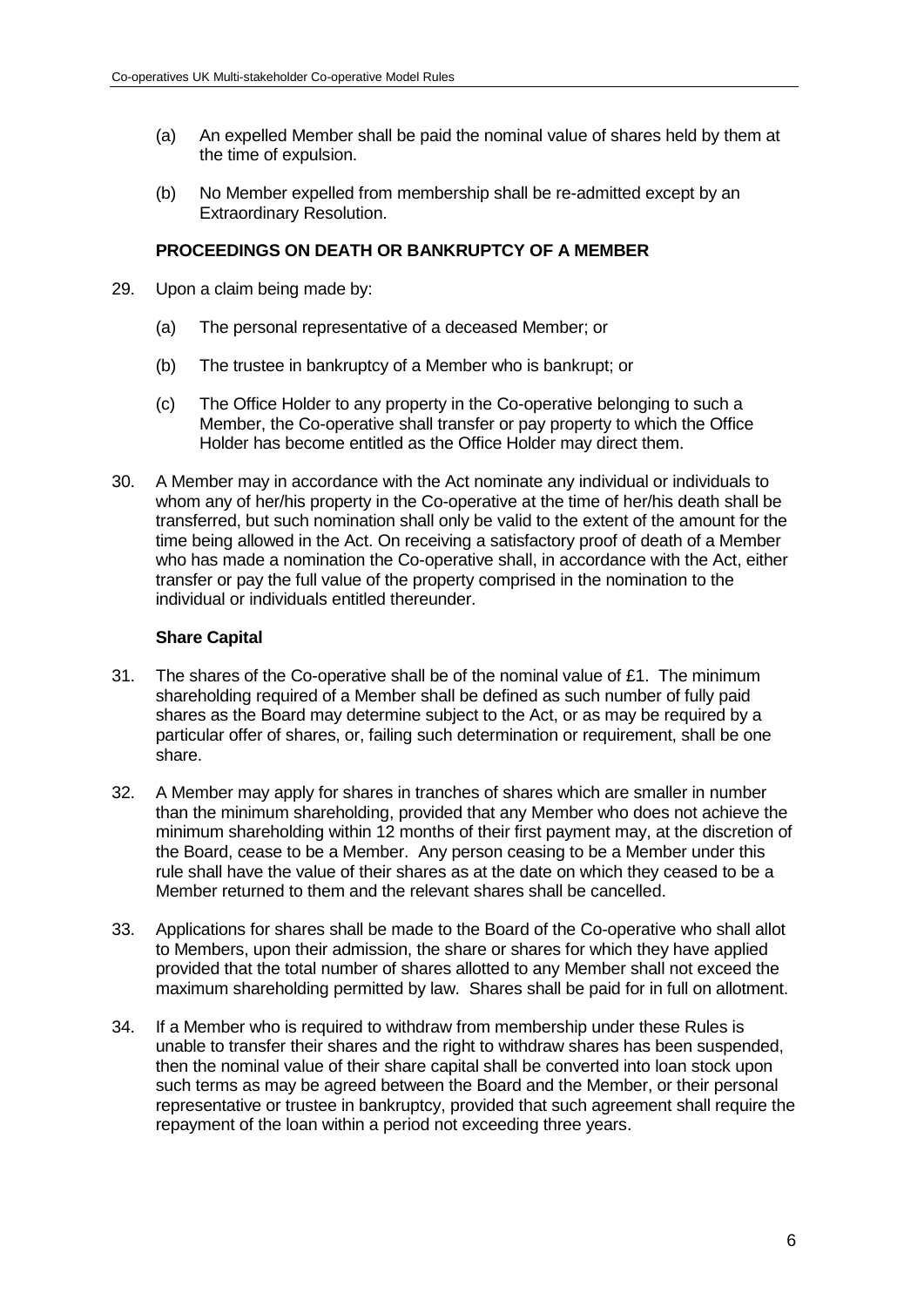- 35. Shares shall be Withdrawable only in accordance with the provisions of these Rules. Shares shall be non-Transferable except:
	- (a) on death or bankruptcy; or
	- (b) (in the case of an unincorporated organisation or partnership), on a change of nominee(s) and only to the new nominee(s).

#### **Withdrawal of share capital**

- 36. Shares may be withdrawn by Members upon giving three months' notice to the Cooperative (though the Board retain sole discretion to return money paid for them) provided that:
	- (a) All withdrawals shall be paid in the order in which the notices were received by the Co-operative.
	- (b) A Member shall not be entitled to withdraw shares which would leave them with less than the minimum shareholding, unless they intend to terminate their membership of the Co-operative.
	- (c) The Board may waive the notice required for a withdrawal and may direct payment to be made without notice or on such shorter notice as they consider fit.
	- (d) The Board may, at their sole discretion, suspend the right to withdraw either wholly or partially, and either indefinitely or for a fixed period. The suspension shall extend and apply to all notices of withdrawal which have been received and remain unpaid at the time the Board suspends the right to withdraw. Where the suspension is for a fixed period, such period may be extended from time to time by the Board.
	- (e) During any period when the right of withdrawal has been suspended under the provision immediately above, the shares of deceased Members may, if the Board agree, be withdrawn by their personal representatives upon giving such notice as the Board may require.
	- (f) The amount to be paid to a Member on withdrawal shall be the amount paid up or credited on the shares to be withdrawn, except where the shares are subject to a reduction in their value in accordance with the provisions of these Rules.
	- (g) Interest shall be payable on any share in respect of which a notice of repayment has been given until the date of repayment.
- 37. Any share withdrawn in accordance with these Rules shall be cancelled.
- 38. Members may withdraw from the Co-operative by withdrawing all their shares in the Co-operative in accordance with these Rules or, if the right to withdraw has been suspended, by surrendering all their shares to the Co-operative. Upon such surrender the Board may at their discretion pay to the withdrawing Member the amount paid up or credited on the shares surrendered.
- 39. The Co-operative may deduct such reasonable sum to cover any administrative costs of withdrawal from the monies payable to a Member on the withdrawal of shares in the Co-operative.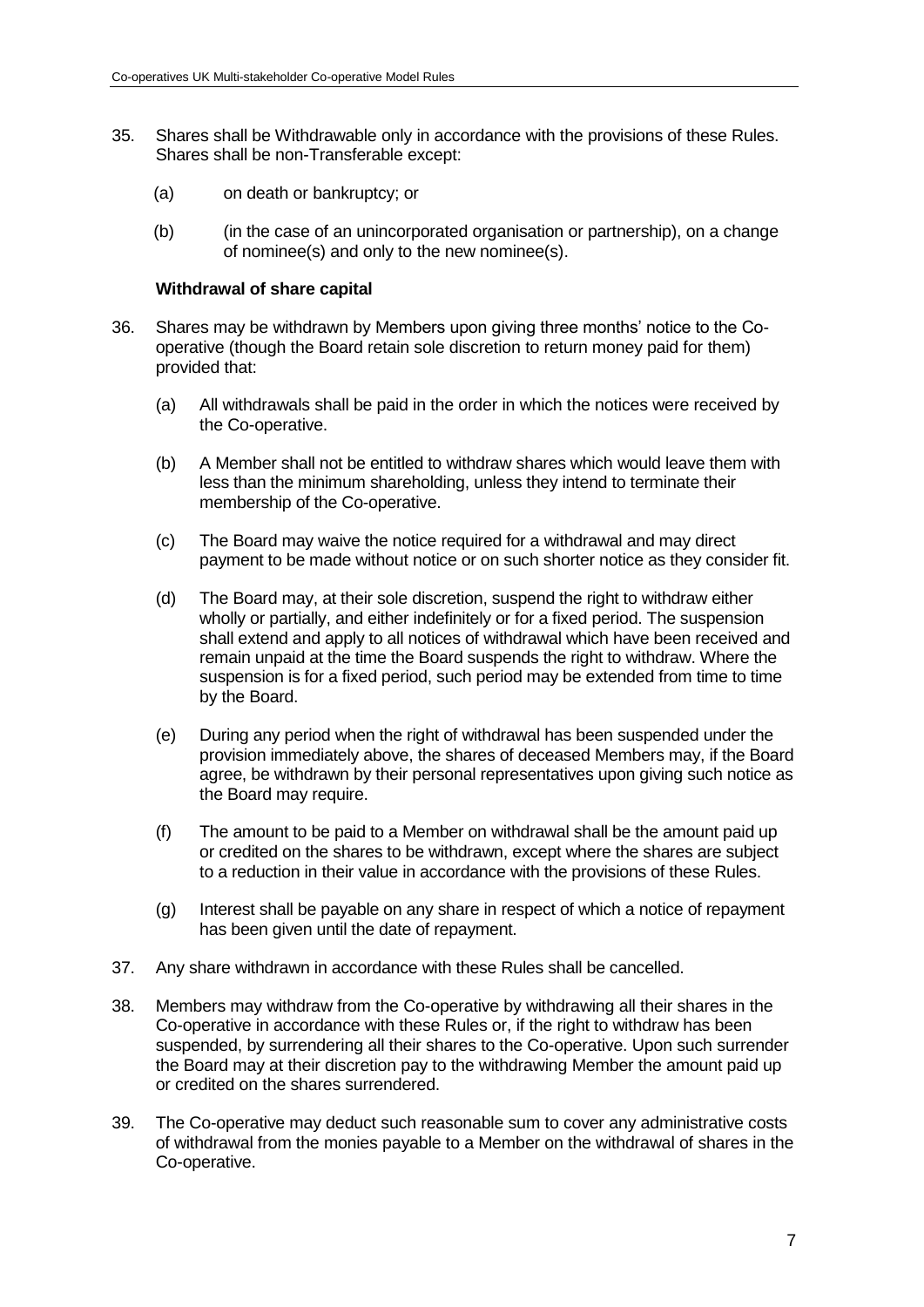# **Reduction in Share Values**

40. If the Co-operative's Auditors (or any independent qualified accountants appointed for this purpose by the Board) certify at any time that the aggregate of the Co-operative's liabilities plus the amount of its issued share capital exceeds its assets, then (unless in the meantime the excess has been removed) the Board may determine that the amount of this excess, or part of it, shall be apportioned among the Members in proportion to (but not beyond) the amount of the nominal value of the shares paid up and held by each Member. This apportionment shall be based on the value of the shares paid up and held by each Member at the close of business on the date of such determination. The value of shares held by each Member shall be reduced accordingly for the purposes of withdrawal of shares, provided that the value of shares held by any Member shall not be reduced below the minimum shareholding as specified in these Rules.

## **Lien on Shares and Right of Offset**

41. The Co-operative shall have a lien on the shares of a Member for any debt due to it by the Member and may offset any sum standing to the Member's credit with the Co-operative in or towards payment of such debt.

# **GENERAL MEETINGS**

- 42. The Co-operative shall, within six months of the end of the financial year, hold a general meeting of the Members as its annual general meeting and shall specify the meeting as such in the notice calling it.
- 43. The business of an annual general meeting shall comprise, where appropriate:
	- (a) The receipt of the accounts and balance sheet and of the reports of the Board and Auditor (if any).
	- (b) The appointment of an Auditor, if required.
	- (c) The election of the Board or the results of the election if held previously by ballot.
	- (d) The application of profits.
	- (e) The transaction of any other business included in the notice convening the meeting.
- 44. In accordance with the Co-operative Principle of democratic member control, the Co-operative shall ensure that, in addition to the annual general meeting, at least four other general meetings are held annually. The purpose of these meetings is to ensure that Members are given the opportunity to participate in the decision making process of the Co-operative, review the business planning and management processes and to ensure the Co-operative manages itself in accordance with the co-operative values and principles.

## **Calling a General Meeting**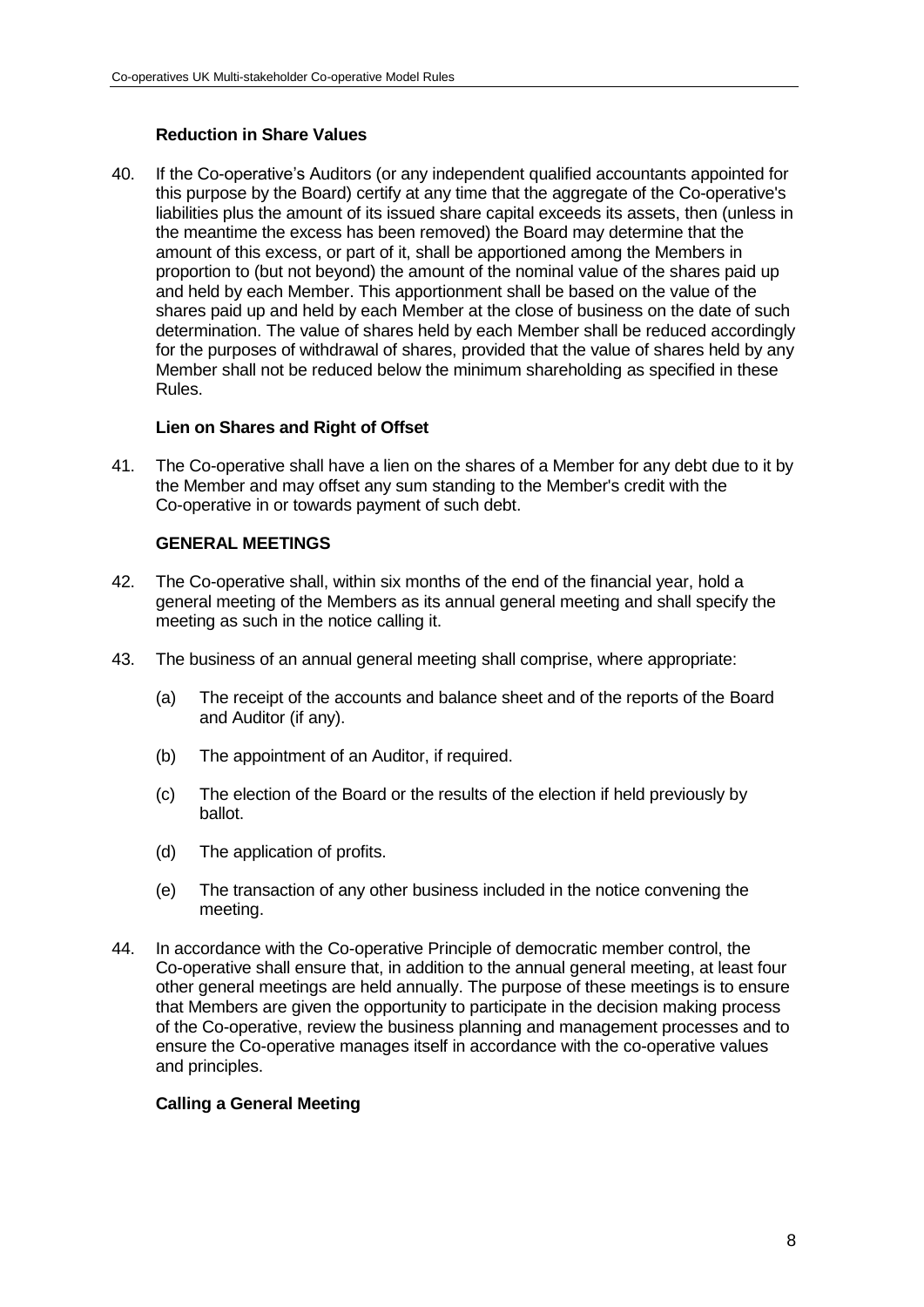- 45. The Secretary, at the request of the Board of Directors may convene a general meeting of the Co-operative. The purpose of the general meeting shall be stated in the notice of the meeting.
- 46. The Board of Directors upon an application signed by one-tenth of the total number of Members, or 100 Members, whichever is the lesser, delivered to the registered office of the Co-operative, shall convene a general meeting. The purpose of the general meeting shall be stated in the application for and notice of the meeting. No business other than that stated in the notice of the meeting shall be conducted at the meeting.
- 47. If within one month from the date of the receipt of the application the Board have not convened a general meeting to be held within six weeks of the application, any three Members of the Co-operative acting on behalf of the signatories to the application may convene a general meeting, and shall be reimbursed by the Co-operative for any costs incurred in convening such a meeting.

### **Notices**

- 48. The Directors shall call the annual general meeting giving 14 Clear Days' notice to all Members. All other general meetings shall be convened with at least 14 Clear Days' notice but may be held at shorter notice if so agreed in Writing by 90% of the Members.
- 49. Notices of meetings shall either be given to Members personally or sent to them at their Address or alternatively, if so agreed by the Co-operative in general meeting, notices of general meetings may be displayed conspicuously at the registered office and in all other places of business of the Co-operative to which Members have access. Notices shall specify the date, time and place at which the meeting is to be held, and the business which is to be transacted at that meeting. A general meeting shall not transact any business other than that specified in the notices calling the meeting.
- 50. A notice sent to a Member's Address shall be deemed to have been duly served 48 hours after its posting. The accidental omission to send any notice to or the non-receipt of any notice by any Person entitled to receive notice shall not invalidate the proceedings at the meeting.
- 51. All notices shall specify the date, time and place of the meeting along with the general nature of business to be conducted and any proposed resolutions.
- 52. If the Co-operative has appointed an Auditor in accordance with these Rules they shall be entitled to attend general meetings of the Co-operative and to receive all notices of and communications relating to any general meeting which any Member of the Co-operative is entitled to receive. The Auditor shall be entitled to be heard at any meeting on any part of the business of the meeting which is of proper concern to an Auditor.

#### **Quorum**

53. No business shall be transacted at a general meeting unless a quorum of Members is present, including those not present in Person. Unless amended by Extraordinary Resolution, a quorum shall be 3 Members or 25% of the membership, whichever is the greater.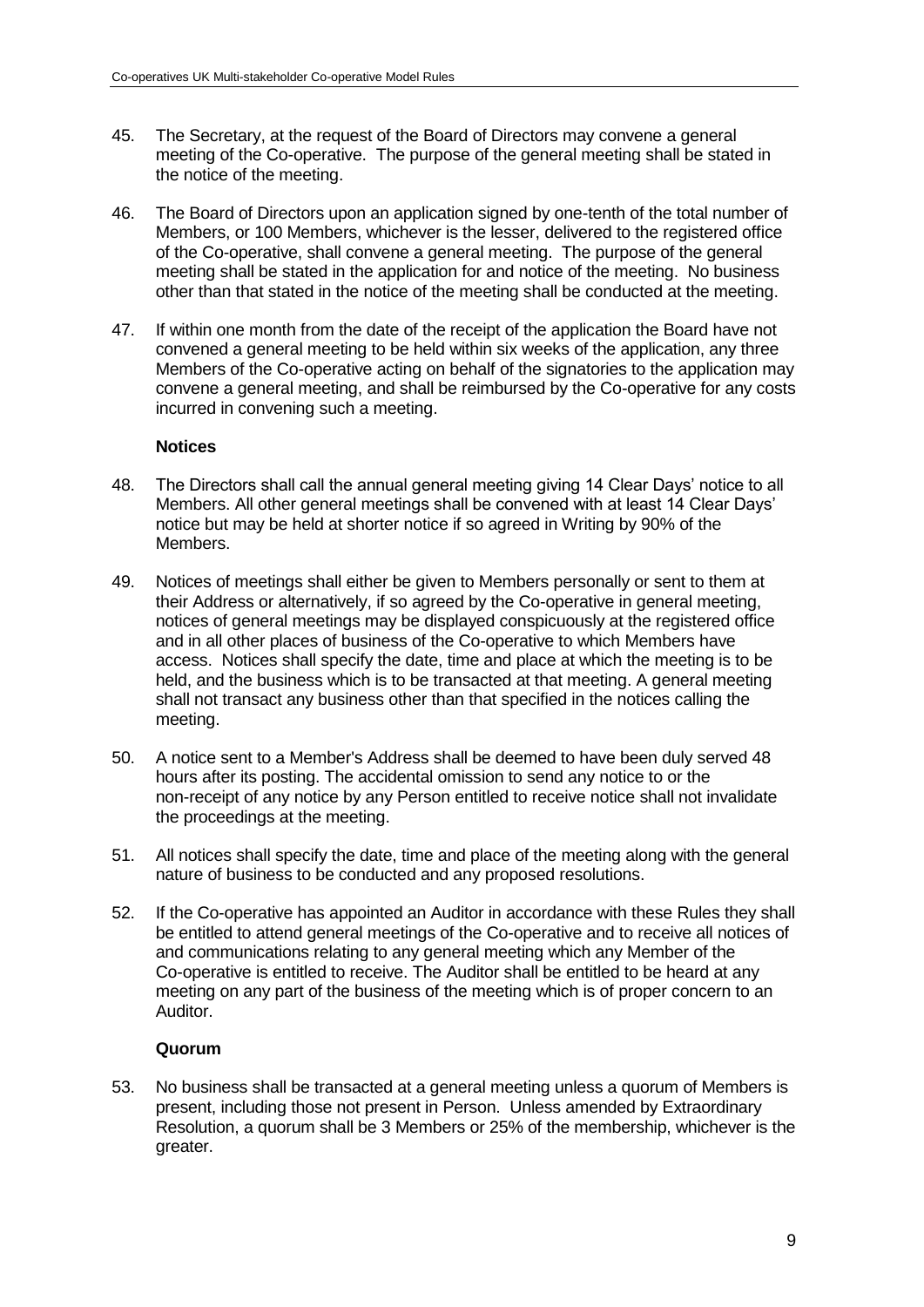# **Chairing General Meetings**

54. The chairperson of the Co-operative shall facilitate general meetings. If s/he is absent or unwilling to act at the time any meeting proceeds to business then the Members present shall choose one of their number to be the chairperson for that meeting.

### **Attendance and Speaking at General Meetings**

- 55. A Member is able to exercise the right to speak at a general meeting and is deemed to be in attendance when that Person is in a position to communicate to all those attending the meeting. The Directors may make whatever arrangements they consider appropriate to enable those attending a general meeting to exercise their rights to speak or vote at it including by Electronic Means. In determining attendance at a general meeting, it is immaterial whether any two or more Members attending are in the same place as each other, provided that they are able to communicate with each other.
- 56. The chairperson of the meeting may permit other persons who are not Members of the Co-operative to attend and speak at general meetings, without granting any voting rights.

## **Adjournment**

- 57. If a quorum is not present within half an hour of the time the general meeting was due to commence, or if during a meeting a quorum ceases to be present, the chairperson must adjourn the meeting. If within half an hour of the time the adjourned meeting was due to commence a quorum is not present, the Members present shall constitute a quorum.
- 58. The chairperson of a general meeting may adjourn the meeting whilst a quorum is present if:
	- (a) The meeting consents to that adjournment; or
	- (b) It appears to the chairperson that an adjournment is necessary to protect the safety of any persons attending the meeting or to ensure that the business of the meeting is conducted in an orderly manner.
- 59. The chairperson must adjourn the meeting if directed to do so by the meeting.
- 60. When adjourning a meeting the chairperson must specify the date, time and place to which it will stand adjourned or that the meeting is to continue at a date, time and place to be fixed by the Directors.
- 61. If the meeting is adjourned for 14 days or more, at least 7 Clear Days' notice of the adjourned meeting shall be given in the same manner as the notice of the original meeting.
- 62. No business shall be transacted at an adjourned meeting other than business which could properly have been transacted at the meeting if the adjournment had not taken place.

#### **Voting**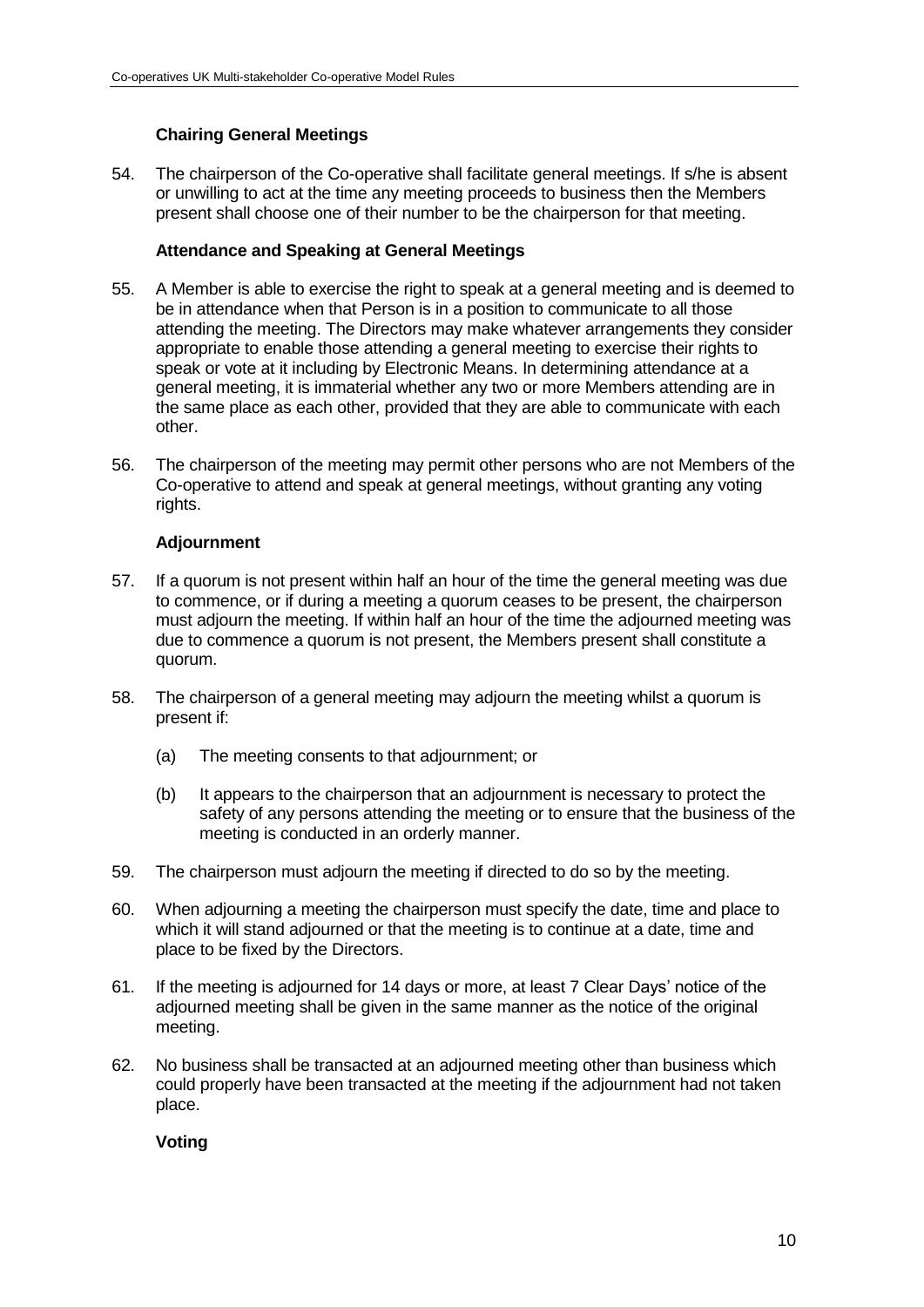- 63. In accordance with the Co-operative Principle of democratic member control, each Member shall have one vote on any question to be decided in general meeting.
- 64. A resolution put to the vote at a general meeting shall be decided on a show of hands unless a paper ballot is demanded in accordance with these Rules. A declaration by the chair that a resolution has on a show of hands been carried or lost with an entry to that effect recorded in the minutes of the general meeting shall be conclusive evidence of the result. Proportions or numbers of votes in favour for or against need not be recorded.
- 65. In the case of an equality of votes, whether on a show of hands or a poll, the chairperson shall not have a second or casting vote and the resolution shall be deemed to have been lost.

## **Paper Ballot**

- 66. A paper ballot on a resolution may be demanded before or on the declaration of the result of the show of hands by three Members at a general meeting.
- 67. If a paper ballot is duly demanded it shall be taken in such a manner as the chairperson directs, provided that no Member shall have more than one vote, and the result of the ballot shall be deemed to be the resolution of the meeting at which the ballot was demanded.
- 68. The demand for a paper ballot shall not prevent the continuance of a meeting for the transaction of any other business than the question upon which a ballot has been demanded. The demand for a paper ballot may be withdrawn.

#### **Resolutions**

- 69. Decisions at general meetings shall be made by passing resolutions:
	- (a) The following decisions must be made by Extraordinary Resolution:
		- (i) Decisions to expel Members;
		- (ii) Decisions to dispose of assets of the Co-operative equivalent in value to one-third of the Co-operative's last published balance sheet, as detailed in these Rules;
		- (iii) Any amendment to the Co-operative's Rules;
		- (iv) The decision to wind up the Co-operative.
	- (b) Decisions set out in these Rules required to be passed by special resolution must be passed in the way required by the Act. All other decisions shall be made by ordinary resolution.
- 70. An Extraordinary Resolution is one passed by a majority of not less than 75% of votes cast at a general meeting and an ordinary resolution is one passed by a simple majority (51%) of votes cast.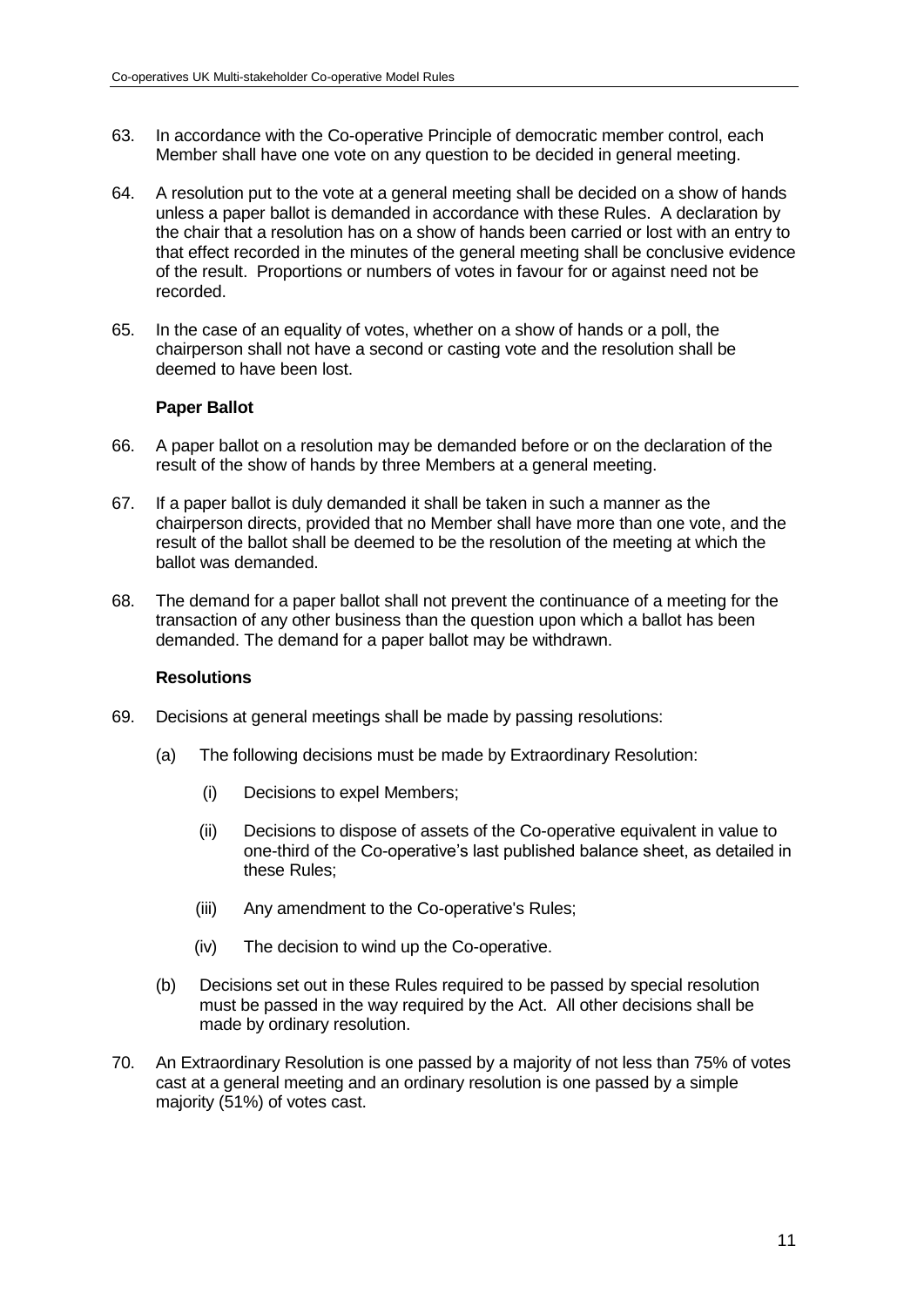71. Unless the Act specifically requires a special resolution to be passed at a general meeting, a resolution may be passed as a written resolution. A written resolution may consist of several identical Documents signed by one or more Members.

# **DIRECTORS**

- 72. The Co-operative shall have a Board of Directors comprising not less than three Directors.
- 73. The initial Directors of the Co-operative from registration until the first annual general meeting shall be appointed by the Founder Members.
- 74. Only Members of the Co-operative who are aged 18 years or more may serve on the Board of Directors.

## **Composition of the Board of Directors**

- 75. The Board of Directors shall be elected by and from the Co-operative's Members. The composition of the Board of Directors following the first annual general meeting shall be as follows:
	- (a) Not more than 5 User Members;
	- (b) Not more than 5 Employee Members;
	- (c) Not more than 5 Producer Members;
	- (d) Not more than 5 Consumer Members.
- 76. The Board of Directors shall endeavour to ensure that its composition reflects the number of Members in each category, to maintain a representative balance. This shall be reviewed by the Directors from time to time.

## **Retirement Cycle**

77. At the first annual general meeting all Directors shall stand down. At every subsequent annual general meeting one-third of the Board of Directors, or if their number is not a multiple of three then the number nearest to one-third, shall retire from office. The Directors to retire shall be the Directors who have been longest in office since their last election. Where Directors have held office for the same amount of time the Directors to retire shall be decided by lot. A retiring Director shall be eligible for re-election.

#### **Co-option of Directors**

- 78. In addition the Board of Directors may co-opt up to two external independent Directors who need not be Members and are selected for their particular skills and/or experience. Such external independent Directors shall serve a fixed period determined by the Board of Directors at the time of the co-option, subject to a review at least every 12 months. External independent Directors may be removed from office at any time by a resolution of the Board of Directors.
- 79. The Board of Directors may at any time fill a casual vacancy on the Board by co-option. Co-opted individuals must be Members of the Co-operative and will hold office as Director only until the next annual general meeting.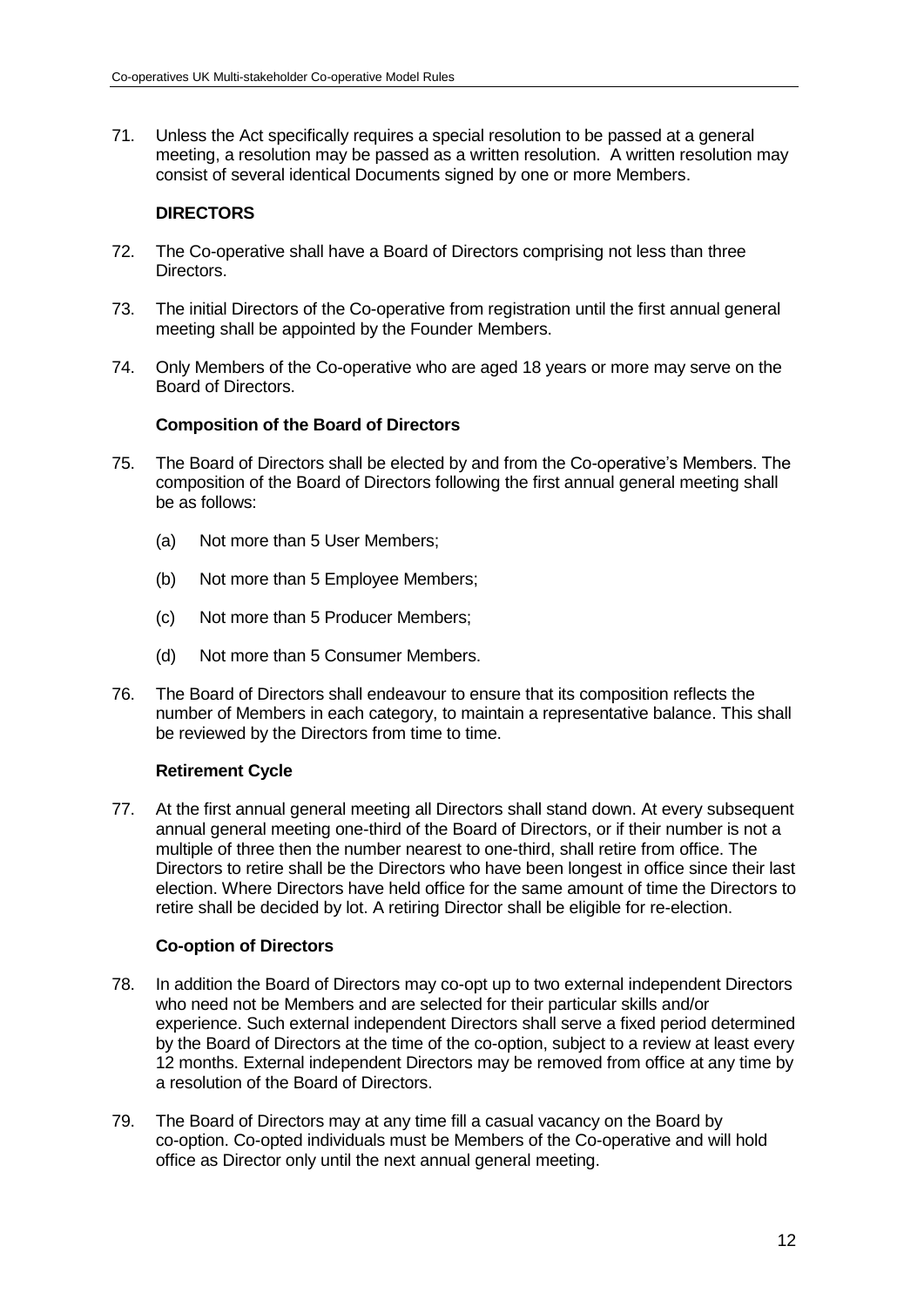# **Board Education and Training**

80. In accordance with the Co-operative Principle of education, training and information, before accepting a position as Director an individual must agree to undertake training during their first year of office as deemed appropriate by the Co-operative. This training will include information on the roles and responsibilities of being a Director of a society which is also a co-operative.

## **Powers and Duties of the Board of Directors**

- 81. The business of the Co-operative shall be managed by the Board who may exercise all such powers of the Co-operative as may be exercised and done by the Cooperative and as are not by statute or by these Rules required to be exercised or done by the Co-operative in general meeting.
- 82. All decisions made by a meeting of the Board of Directors or by any person acting as a Director shall remain valid even if it is later discovered that there was some defect in the Director's appointment or that the individual had previously been disqualified from acting as a Director.
- 83. All cheques, promissory notes, drafts, bills of exchange and other negotiable instruments, and all receipts for monies paid to the Co-operative shall be signed, drawn, accepted, endorsed, or otherwise executed in such manner as the Board shall from time to time direct.
- 84. Without prejudice to its general powers, the Board may exercise all the powers of the Co-operative to borrow money and to mortgage or charge its undertaking and property or any part of it and to issue debentures and other securities whether outright or as security for any debt, liability or obligation of the Co-operative or of any third party.
- 85. No Regulation made by the Co-operative in general meeting shall invalidate any prior act of the Board which would have been valid had that Regulation not been made.
- 86. In accordance with the Co-operative Principles of democratic member control and member economic participation, the Board of Directors shall not be entitled to sell or otherwise dispose of assets (in a single transaction or series of transactions) equivalent in value to one-third or more of the total value of the last published balance sheet of the Co-operative without the approval of the Members by Extraordinary Resolution.
- 87. Any ultra vires action by the Board may be ratified by the Society by a special resolution passed in the way required by s44 of the Act. A separate special resolution must be passed in the same way should the Society wish to relieve a Director from any liability incurred as a result of a breach of duty arising from the Society acting outside its powers.

## **Delegation**

88. Subject to these Rules, the Directors may delegate any of the powers which are conferred on them under these Rules to any Person or committee consisting of Members of the Co-operative, by such means, to such an extent, in relation to such matters and on such terms and conditions as they think fit.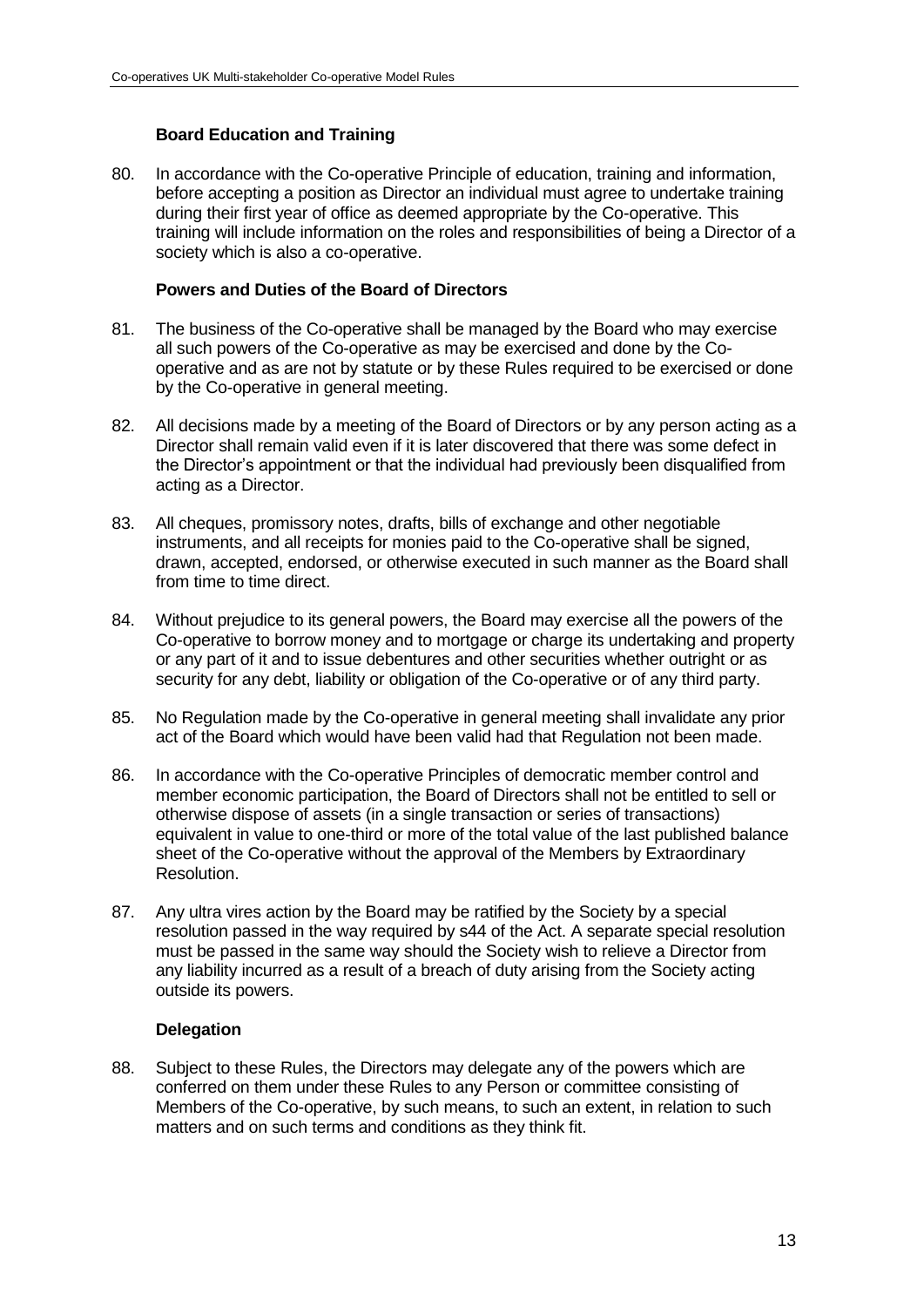- 89. The Directors may specify that any such delegation may authorise further delegation of the powers by any Person to whom they are delegated.
- 90. The Directors may revoke any delegation in whole or in part or alter any terms and conditions.

### **Sub-Committees**

- 91. A sub-committee to which the Directors delegate any of their powers must follow procedures which are based as far as they are applicable on those provisions of these Rules which govern the taking of decisions by Directors.
- 92. The Directors may make Regulations for all or any sub-committees, provided that such Regulations are not inconsistent with these Rules.
- 93. All acts and proceedings of any sub-committee must be fully and promptly reported to the Directors.

# **PROCEEDINGS OF THE BOARD OF DIRECTORS**

#### **Calling a Meeting of the Board of Directors**

94. Any Director may, and the Secretary on the requisition of a Director shall, call a meeting of the Board of Directors by giving reasonable notice of the meeting to all Directors. Notice of any meeting of the Board of Directors must indicate the date, time and place of the meeting and, if the Directors participating in the meeting will not be in the same place, how they will communicate with each other.

#### **Proceedings of a Meeting of the Board of Directors**

- 95. The Board of Directors may meet together for the despatch of business, adjourn and otherwise regulate their meetings as they think fit.
- 96. A Director is able to exercise the right to speak at a meeting of the Board of Directors and is deemed to be in attendance when that person is in a position to communicate to all those attending the meeting. The Directors may make whatever arrangements they consider appropriate to enable those attending a meeting of the Board of Directors to exercise their rights to speak or vote at it including by Electronic Means. In determining attendance at a meeting of the Board of Directors, it is immaterial whether any two or more Directors attending are in the same place as each other.
- 97. Questions arising at any meetings of the Board shall be decided by a majority of votes. In the case of an equality of votes the status quo shall be maintained and the Board of Directors may choose to refer the matter to a general meeting of the Co-operative.
- 98. A written resolution, circulated to all Directors and signed by a simple majority (51%) of Directors, shall be valid and effective as if it had been passed at a Board meeting duly convened and held. A written resolution may consist of several identical Documents signed by one or more Directors.
- 99. The Board of Directors may, at its discretion, invite other persons to attend its meetings with or without speaking rights and without voting rights. Such attendees will not count toward the quorum.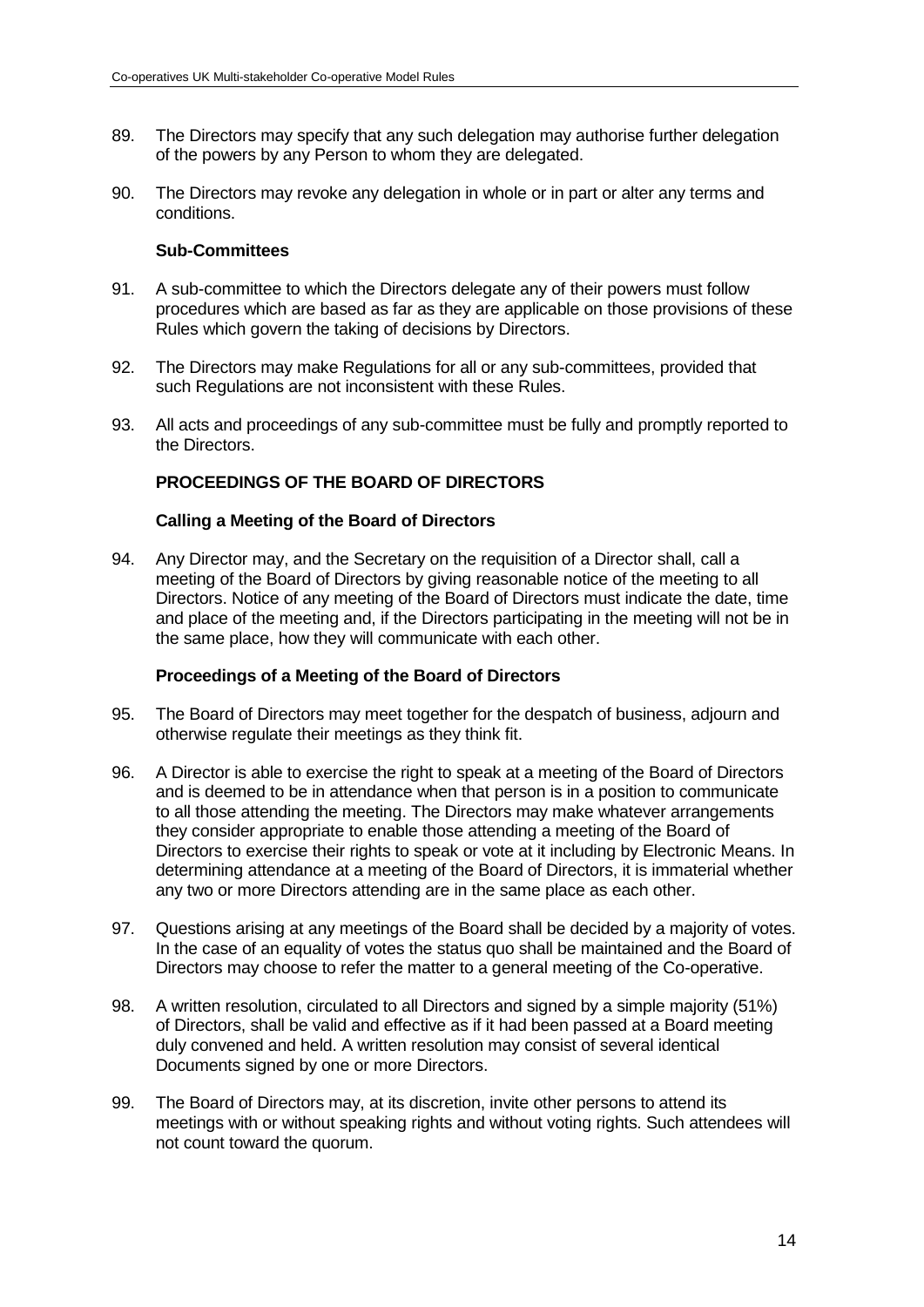# **Quorum**

- 100. The quorum necessary for the transaction of business at a meeting of the Board of Directors shall be 50% of the Directors or 3 Directors, including those not present in person, whichever is the greater.
- 101. If at any time the total number of Directors in office is less than the quorum required, the Directors are unable to take any decisions other than to appoint further Directors or to call a general meeting so as to enable the Members to appoint further Directors.

## **Chairing Board Meetings**

102. The chairperson shall facilitate meetings of the Board of Directors. If s/he is absent or unwilling to act at the time any meeting proceeds to business then the Directors present shall choose one of their number to be the chairperson for that meeting.

### **Declaration of Interest**

103. A Director shall declare an interest in any contract or matter in which s/he has a personal, material or financial interest, whether directly or indirectly, and shall not vote in respect of such contract or matter, provided that nothing shall prevent a Director voting in respect of her/his terms and conditions of employment or any associated matter.

### **Expenses**

104. The Co-operative may pay any reasonable expenses which the Directors properly incur in connection with their attendance at meetings or otherwise in connection with the exercise of their powers and the discharge of their responsibilities in relation to the Co-operative.

## **Termination of a Director's Appointment**

- 105. A person ceases to be a Director of the Co-operative as soon as:
	- (a) The organisation they are representing removes their endorsement of them;
	- (b) The organisation they are representing ceases to exist;
	- (c) That person is removed from office by an ordinary resolution of the Co-operative in general meeting, the notices for which specified that the question of the Director's removal was to be considered;
	- (d) That person ceases to be a Member of the Co-operative (unless they are a co-opted external independent Director);
	- (e) That person is prohibited from being a Director by law;
	- (f) That person is disqualified from acting as a trustee by virtue of sections 178 and 179 of the Charities Act 2011 (or any statutory re-enactment or modification of those provisions);
	- (g) A bankruptcy order is made against that person;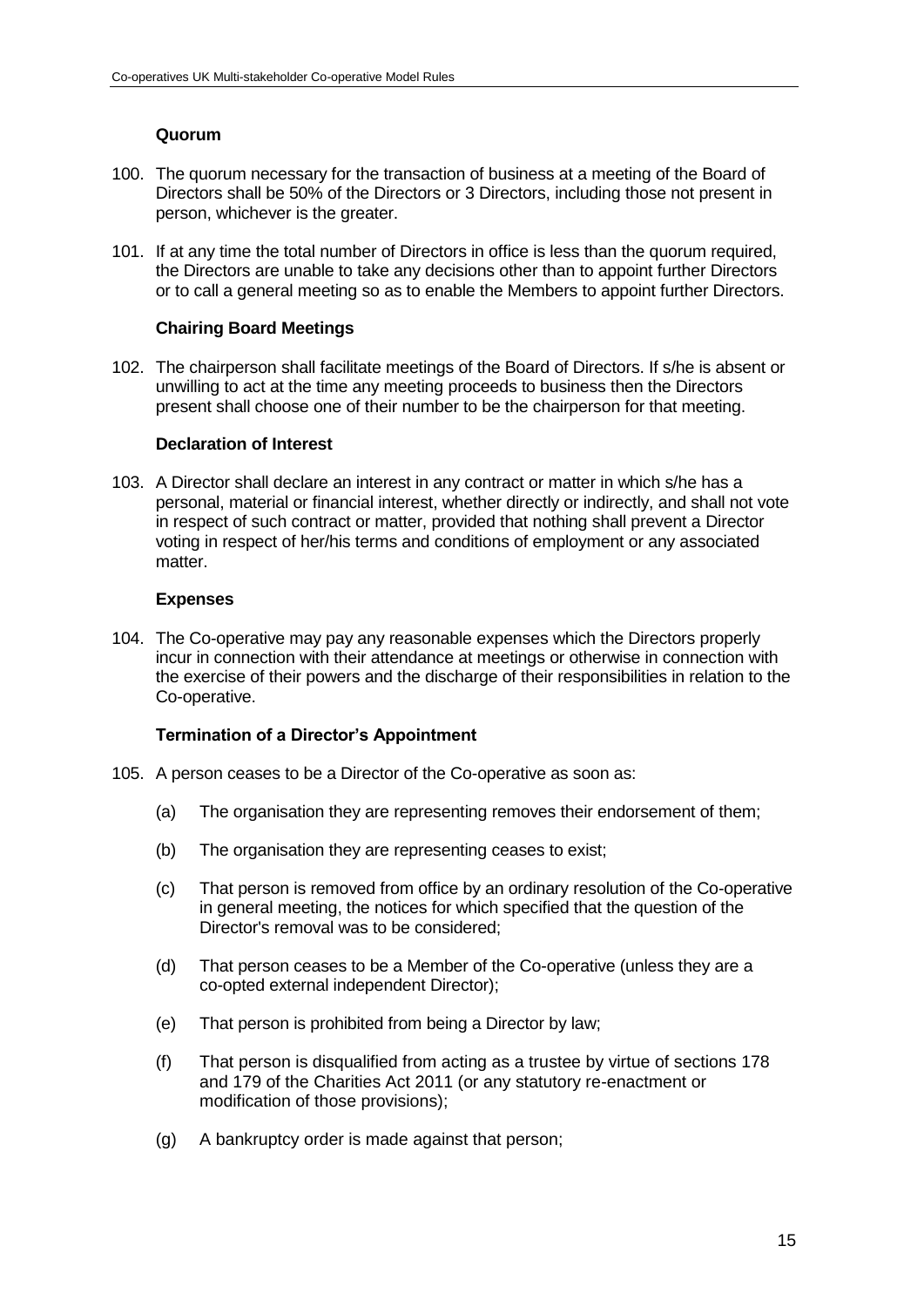(h) In the written opinion, given to the Society, of a registered medical practitioner treating that person, has become physically or mentally incapable of acting as a Director and may remain so for more than three months.

# **OFFICERS**

106. The Board shall elect from among their own number a chairperson and Secretary and such other Officers as they may from time to time decide. These Officers shall have such duties and rights as may be bestowed on them by the Board or by law and any Officer appointed may be removed by the Board. A serving Officer who is not reelected to the Board at the annual general meeting shall nevertheless continue in office until the first Board meeting following the annual general meeting.

## **DISPUTES**

107. In the event of a dispute between the Co-operative or its Board and a Member of the Co-operative or a former Member, such dispute shall be referred to an independent arbitrator whose appointment is acceptable to both parties to the dispute or in the absence of agreement to be nominated by the Secretary General of Co-operatives UK (or any role or body that succeeds to its function). The decision of such an arbitrator shall be binding. In the event that a dispute cannot, for whatever reason, be concluded by reference to an arbitrator, the matter may be referred to the county court (or in Scotland, to the sheriff). Any Person bringing a dispute must, if so required, deposit with the Co-operative a reasonable sum (not exceeding £100) to be determined by the Board. The arbitrator will decide how the costs of the arbitration will be paid and what should be done with the deposit.

# **REGULATIONS**

108. The Co-operative in a general meeting, or the Board of Directors, may from time to time make, adopt and amend such Regulations in the form of bye-laws, standing orders, secondary rules or otherwise as they think fit for the management, conduct and regulation of the affairs of the Co-operative and the proceedings and powers of the Board of Directors and sub-committees. Such Regulations (if any) shall be made available to all Members. No Regulation shall be made which is inconsistent with these Rules or the Act. All Members of the Co-operative and the Board of Directors shall be bound by such Regulations whether or not they have received a copy of them.

# **PAYMENT OF INTEREST ON SHARE CAPITAL**

109. The Co-operative may pay interest on issued share capital at such rate or rates as determined by the Board from time to time, but not exceeding 5% per annum or 2% above the Bank of England base rate, whichever is the greater.

## **LIABILITY OF MEMBERS**

110. The liability of a Member is limited to the amount of their shareholding.

## **APPLICATION OF PROFITS**

- 111. Any profits of the Co-operative shall be applied as follows in such proportions and in such manner as may be decided by the Co-operative at the annual general meeting:
	- (a) To a general reserve for the continuation and development of the Co-operative;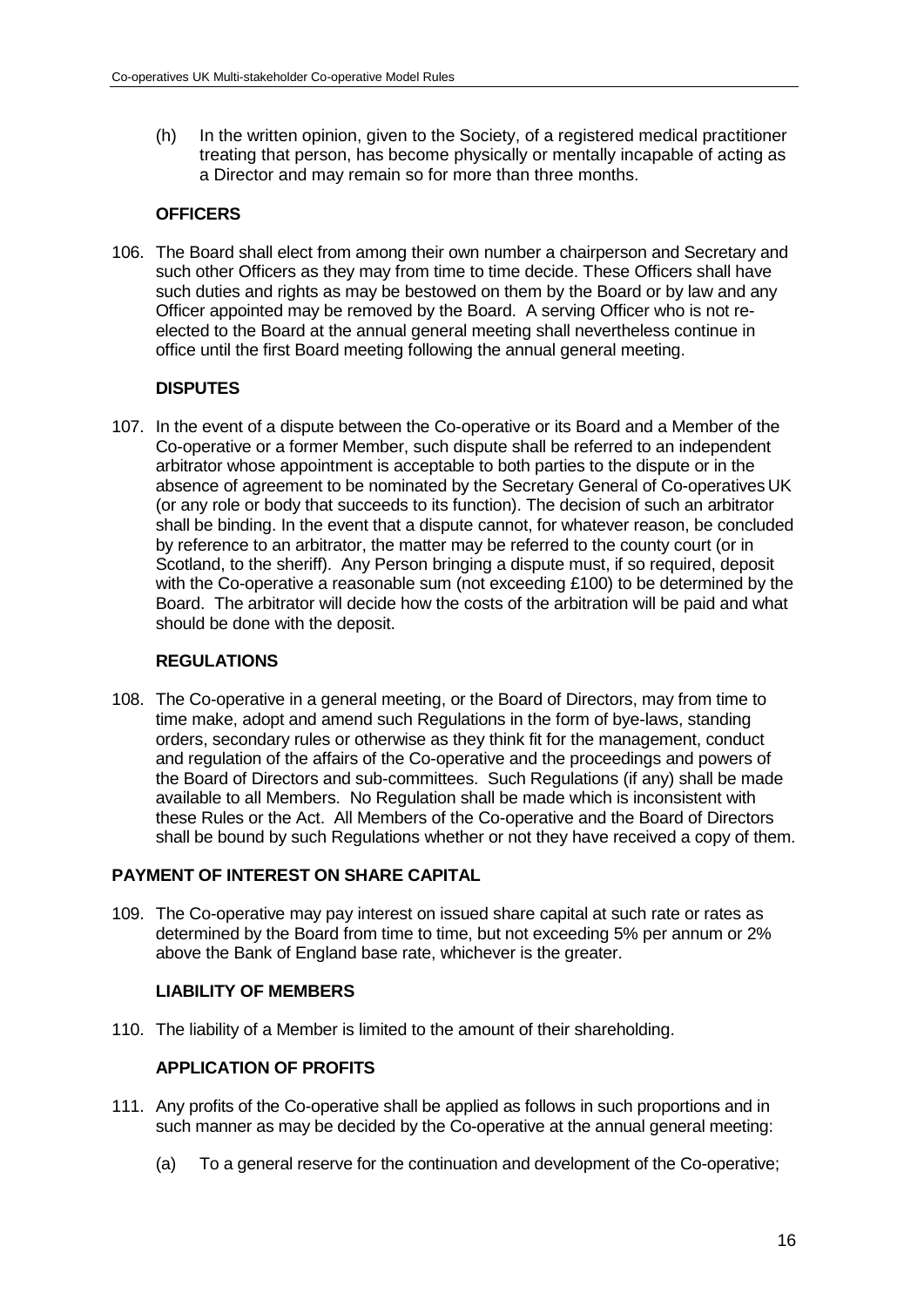- (b) To paying dividends to Members, either equally or in accordance with some other equitable formula which recognises the relative contribution made by each Member to the business of the Co-operative;
- (c) To making payment for social, co-operative or community purposes within the community served by the Co-operative.

### **AMALGAMATION, TRANSFER OF ENGAGEMENTS AND CONVERSION**

- 112. The Society may, by special resolution passed in the way required by section 111 of the Act, amalgamate with, or transfer its engagements to another registered society subject to at least the same degree of restriction on the distribution of profits and assets as imposed on this Society by virtue of these Rules. The Society may also accept a transfer of engagements and assets by a resolution of the Board or by general meeting.
- 113. The Society may, by a special resolution passed in a way required by section 113 of the Act, amalgamate with, or transfer its engagements to, or convert to a company, subject to at least the same degree of restriction on the distribution of profits and assets as imposed on this Society by virtue of these Rules::
	- (a) The Co-operative shall give to Members not less than two months' notice of the meeting.
	- (b) Notice of the meeting shall be posted in a prominent place at the registered office and at all trading premises of the Co-operative to which Members have access.
	- (c) The notice shall be accompanied by a separate statement setting out for Members:
		- (i) the reasons for the proposal;
		- (ii) whether the proposal has the support of the Board of the Co-operative;
		- (iii) what alternative proposals have been considered, and whether they are viable;
		- (iv) details of the number of shares in the Co-operative held by Members of the Board, and persons connected with them;
		- (v) a recommendation by reputable independent financial advisors that the Members should support the proposal rather than any alternative proposal.
	- (d) Where the separate statement is contained in another Document, information shall be provided in the notice specifying where Members can obtain a copy of the Document.

## **DISSOLUTION**

- 114. The Society may be dissolved:
	- (a) in accordance with section 119 of the Act by an instrument of dissolution;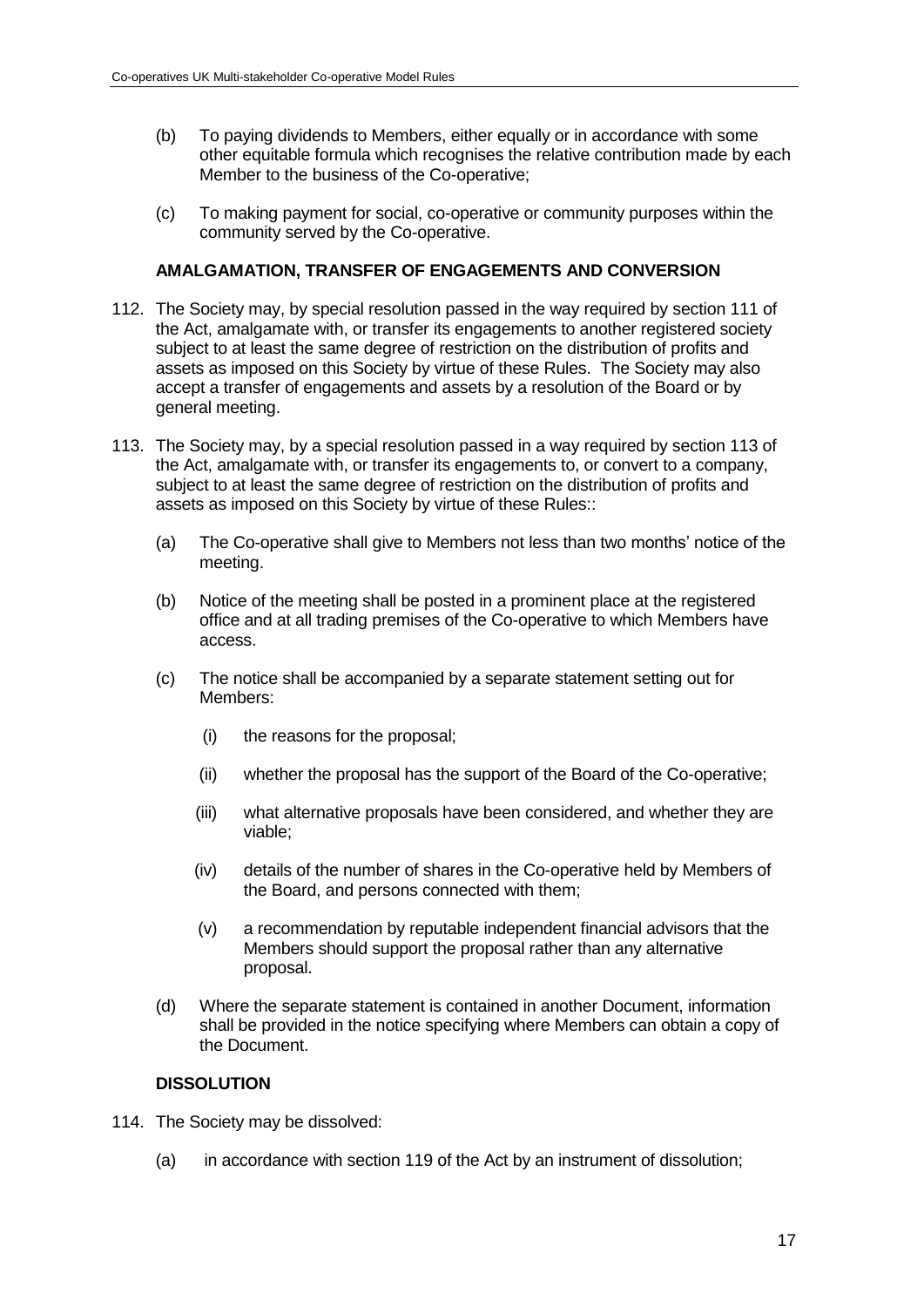- (b) in accordance with section 123 of the Act in pursuance of a winding up order or by a resolution made or passed as directed in regard to companies by the Insolvency Act 1986; or
- (c) in accordance with section 125 of the Act, after administration and an administrator issues a notice to dissolve the Society without prior winding-up.
- 115. The Co-operative is a co-ownership enterprise. If on the winding up or dissolution of the Co-operative any of its assets remain to be disposed of after its liabilities are satisfied, these assets may be distributed among the Members and those persons who were Members at any time during the six years prior to the date on which the Co-operative decides to wind up. Such assets shall be distributed either equally or in accordance with some other equitable formula which recognises the relative contribution made by each Member and past Members to the business of the Cooperative during the six years prior to the winding up or dissolution of the Co-operative. If such residual assets cannot be distributed in this manner they shall be transferred to a common ownership co-operative or to Co-operatives UK (or any body that succeeds to its function). This rule may only be amended by Extraordinary Resolution.

# **ADMINISTRATIVE ARRANGEMENTS**

## **Means of Communication**

- 116. A Member may provide their consent to receive communications from the Co-operative by Electronic Means.
- 117. A notice sent to a Director's Address shall be deemed to have been duly served 48 hours after its posting. A Director may agree with the Co-operative that notices or Documents sent to her/him in a particular way are to be deemed to have been received within a specified time of their being sent, and for the specified time to be less than 48 hours.

## **Seal**

118. If the Co-operative has a seal, it shall only be used by the authority of the Board of Directors acting on behalf of the Co-operative. Every instrument to which the seal shall be attached shall be signed by a Director and countersigned by a second Director or the Secretary.

## **Registers**

119. The Board of Directors shall ensure accurate registers are maintained which shall include a register of Members, a register of Directors and a register of Officers.

## **Register of Members**

120. The Board shall ensure that the register is maintained in accordance with the Act and that the particulars required by the Act are available for inspection and accessible without the need to disclose other particulars contained in the register.

## **Register of Directors and Officers**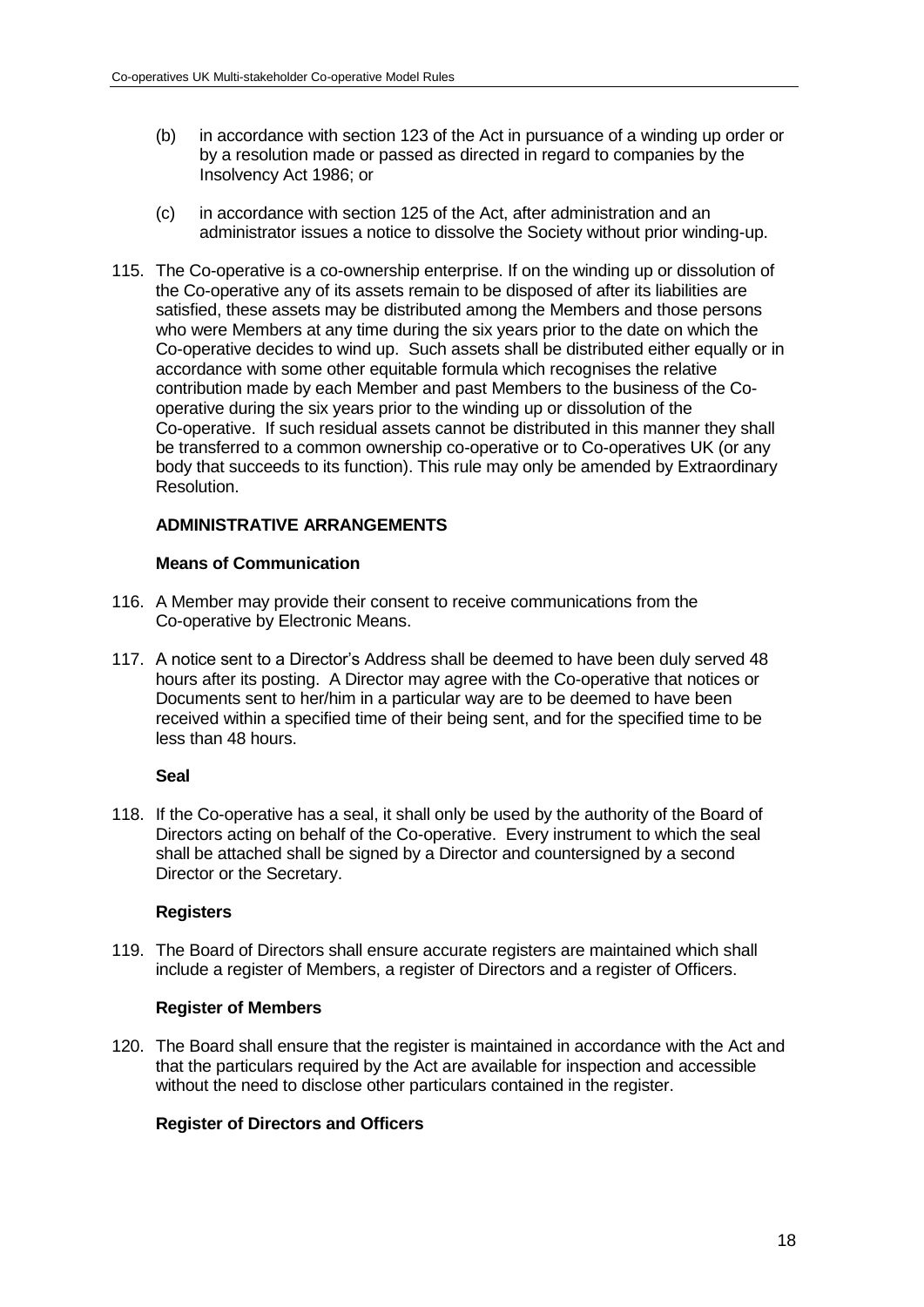- 121. The Co-operative shall maintain a register of Directors and Officers which shall include the following particulars:
	- (a) Name of the Director;
	- (b) Address of the Director;
	- (c) The date on which they assumed office;
	- (d) The date on which they vacated office; and
	- (e) The position held by a Director if s/he is also an Officer and the date on which the Director assumed and vacated his/her Officer position.

#### **Amendments to Rules**

122. Any of these Rules may be rescinded or amended or a new rule made by an Extraordinary Resolution at a general meeting of which 14 Clear Days' notice has been given, such notice to include details of the change(s) to be proposed at that meeting. No amendment of Rules is valid until registered by the Registrar. When submitting the rule amendments for registration the Secretary may at their sole discretion accept any alterations required or suggested by the Registrar without reference back to a further general meeting of the Co-operative.

#### **Copies of the Co-operative's Rules**

123. A copy of these Rules and any amendments made to them shall be given free of charge to every Member upon admission to membership and shall be provided to any other Person on demand and on payment of the statutory fee chargeable for the time being in force.

#### **Minutes**

- 124. The Co-operative shall ensure that minutes are kept of all:
	- (a) Proceedings at general meetings of the Co-operative; and
	- (b) Proceedings at meetings of the Board of Directors and its sub-committees which include names of the Directors present, decisions made and the reasons for those decisions.

### **Annual Return**

- 125. Every year and within the period prescribed by the Act, the Secretary shall send the annual return in the prescribed form to the Registrar. The annual return shall be accompanied by:
	- (a) A copy of the Auditor's report on the Co-operative's accounts for the period covered by the annual return or a copy of such other report (if any) as is required by statute for such a period; and
	- (b) A copy of each balance sheet made during that period and report of the Auditor or other appropriate person as required by statute on that balance sheet.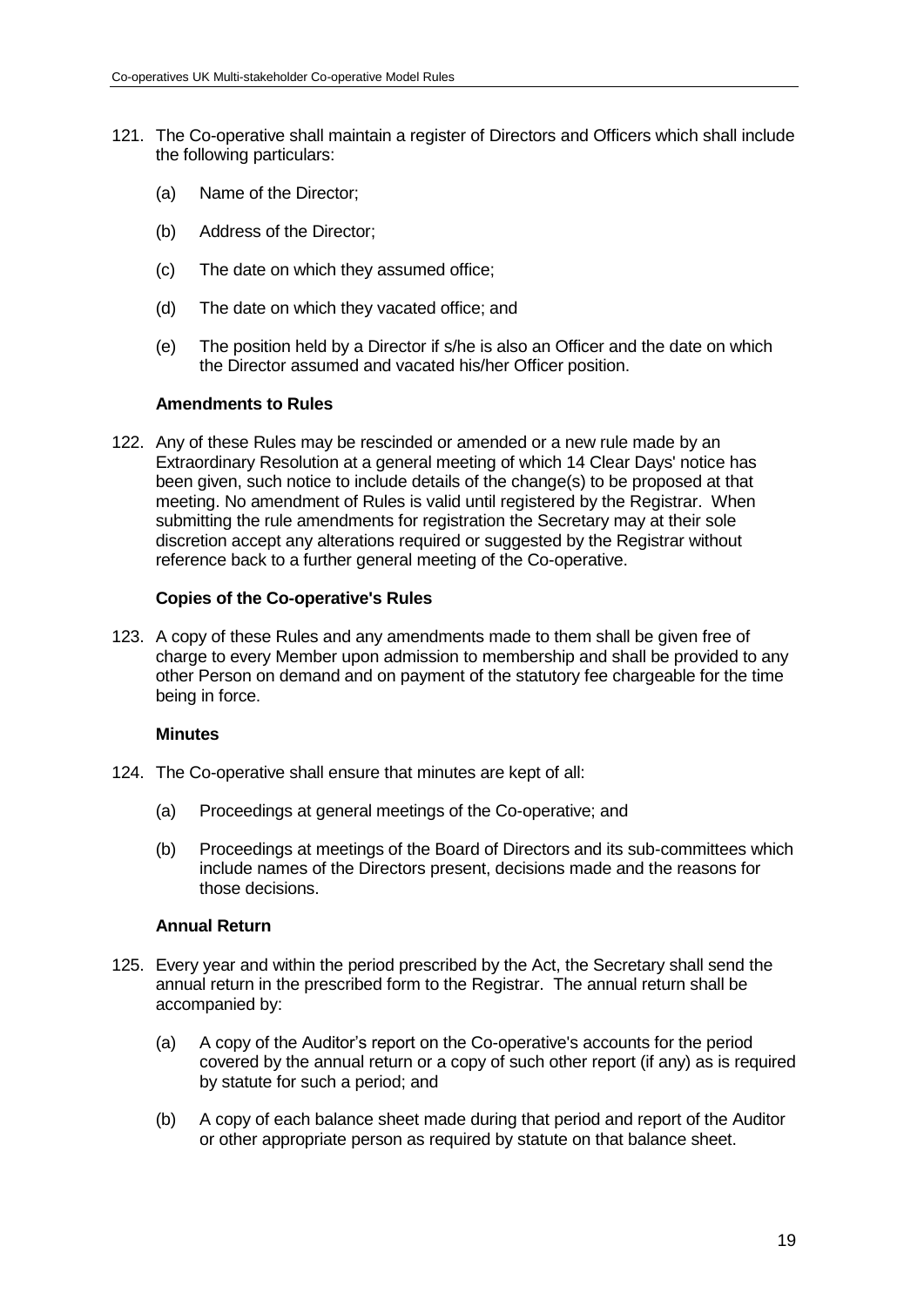- 126. The Co-operative shall on demand supply free of charge to any Member or any person with an interest in the funds of the Co-operative a copy of the latest annual return together with a copy of the Auditor's report (if any) on the accounts and balance sheet contained in the annual return and the Auditor's report (if any).
- 127. The Co-operative shall at all times keep a copy of the latest balance sheet of the Co-operative together with a copy of the corresponding Auditor's report hung up in a conspicuous place at the registered office and displayed on the Co-operative's website (if any).

### **Audit**

- 128. Unless the Society meets the criteria set out in section 83(2) of the Act or may disapply the audit requirement in accordance with section 84 of the Act, the Board shall in each financial year appoint an Auditor as required by section 83(1) of the Act , to audit the Society's accounts and balance sheet for the year. This provision also applies if the Society is in its first financial year.
- 129. The following persons shall not be appointed as Auditor of the Co-operative:
	- (a) An Officer or Employee of the Co-operative;
	- (b) A person who is a partner or employee of, or who employs, an Officer of the Co-operative.
- 130. The Board may appoint an Auditor to fill a casual vacancy occurring between general meetings.
- 131. An Auditor for the preceding financial year shall be re-appointed as Auditor of the Co-operative for the current financial year unless:
	- (a) A decision has been made by the Board to appoint a different Auditor or expressly decided that s/he shall not be re-appointed; or
	- (b) S/he has given notice in writing to the Secretary of her/his unwillingness to be re-appointed; or
	- (c) S/he is ineligible for appointment as Auditor of the Co-operative for the current financial year; or
	- (d) S/he has ceased to act as Auditor of the Co-operative by reason of incapacity.
- 132. Any ordinary resolution of a general meeting of the Co-operative either to remove an Auditor from office or to appoint another person as Auditor shall not be effective unless notice of the proposed resolution has been given to the Co-operative at least 28 days prior to the meeting at which the resolution is to be considered. At least 14 days' notice of such resolution must then be given to Members of the Co-operative in the manner prescribed in these Rules and in Writing to the Auditor(s).

#### **Social Accounting and Reporting**

133. In addition to any financial accounts required by the Act, the Members may resolve to undertake an account of the activities of the Co-operative which will endeavour to measure its co-operative, social and environmental performance using whatever